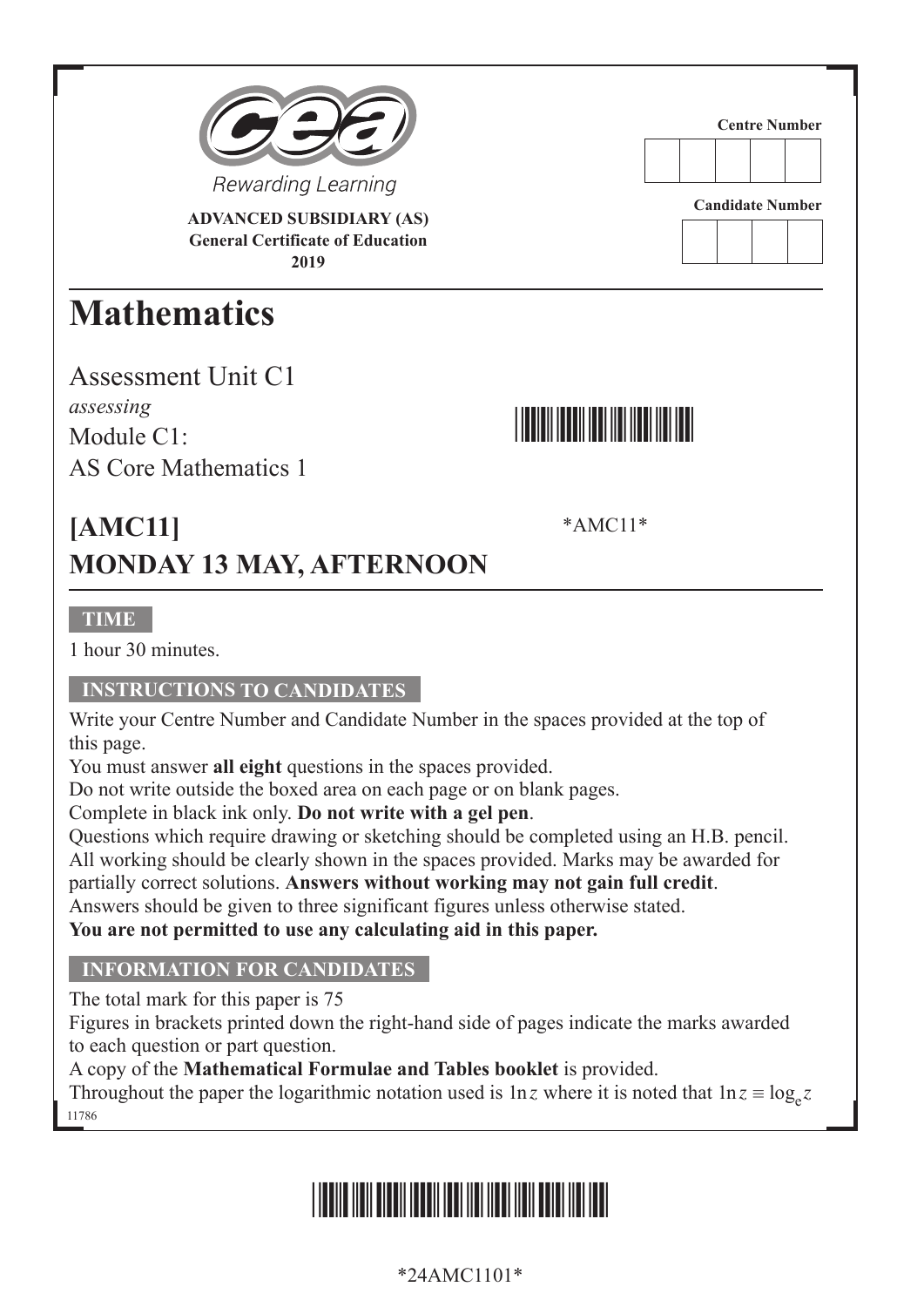|          | $\frac{\sqrt{2}-1}{3-2\sqrt{2}}$ | $[5]$ |
|----------|----------------------------------|-------|
|          |                                  |       |
|          |                                  |       |
|          |                                  |       |
|          |                                  |       |
|          |                                  |       |
|          |                                  |       |
|          |                                  |       |
|          |                                  |       |
|          |                                  |       |
|          |                                  |       |
|          |                                  |       |
|          |                                  |       |
|          |                                  |       |
|          |                                  |       |
|          |                                  |       |
|          |                                  |       |
|          |                                  |       |
|          |                                  |       |
| .        |                                  | .     |
|          |                                  |       |
|          |                                  |       |
|          |                                  |       |
| $\cdots$ |                                  |       |
|          |                                  |       |
|          |                                  |       |
|          |                                  |       |
|          |                                  |       |
|          |                                  |       |

 $\sum_{\text{Z}}$  $\alpha$  $\overline{\mathcal{Z}}$  $\alpha$  $\sum_{i \text{learning}}$  $Q$ 

E

泡

**ABA** 

E<br>Q

E

**BBBBB** 

E<br>Q

E

酒  $\alpha$ 

E

E

 $\sum_{n=1}^\infty$  $\alpha$ 迴

E<br>E

 $\alpha$ 

E Q B

E<br>E

E<br>E

 $Q$ 



\*24AMC1102\*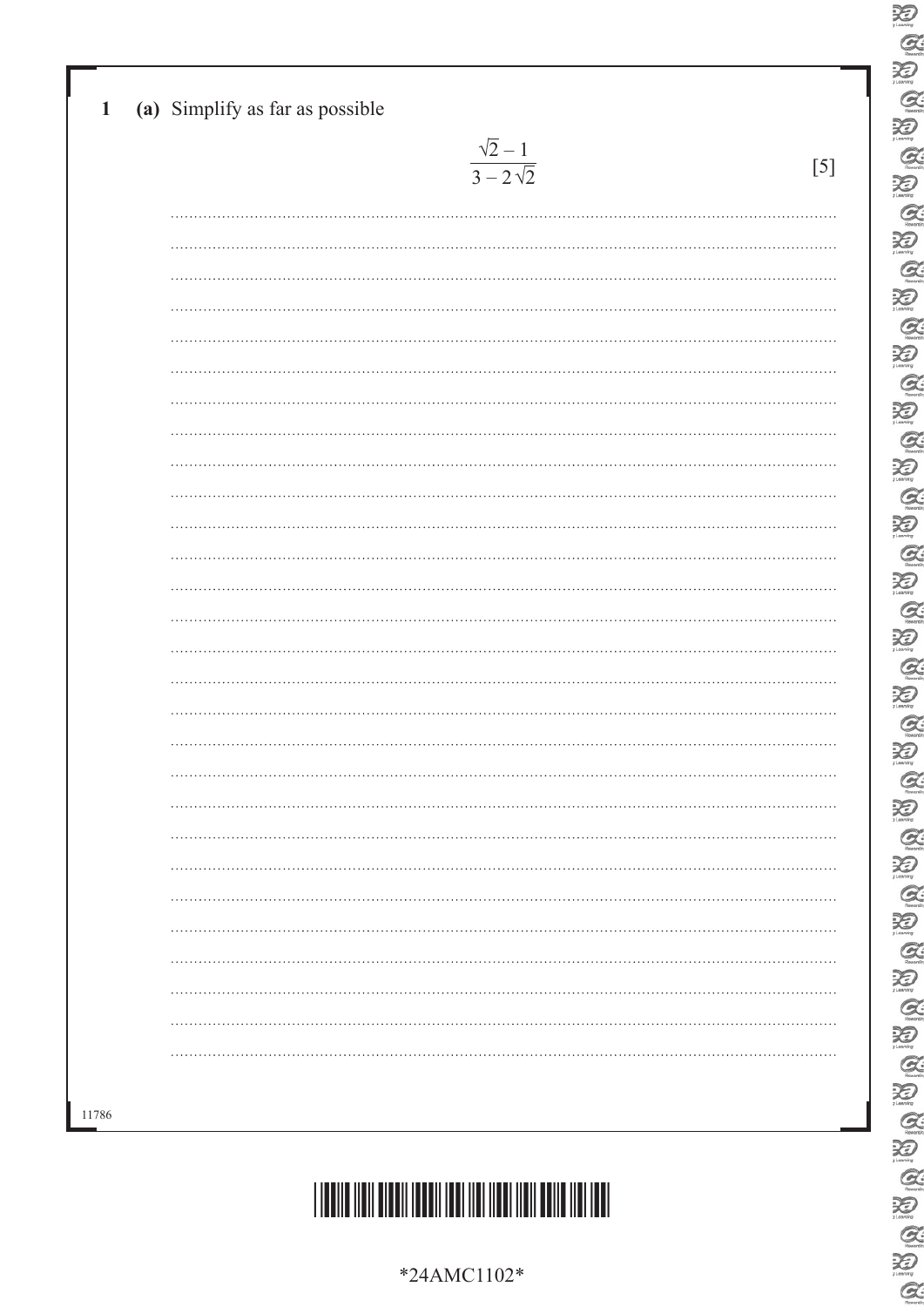| <b>(b) (i)</b> Write $2x^2 + 8x - 3$ in the form $2[(x+p)^2 - q]$                               |
|-------------------------------------------------------------------------------------------------|
|                                                                                                 |
|                                                                                                 |
|                                                                                                 |
|                                                                                                 |
|                                                                                                 |
|                                                                                                 |
|                                                                                                 |
|                                                                                                 |
|                                                                                                 |
|                                                                                                 |
|                                                                                                 |
| (ii) Hence state the minimum value of $2x^2 + 8x - 3$ and the value of x at<br>which it occurs. |
|                                                                                                 |
|                                                                                                 |
|                                                                                                 |
|                                                                                                 |
|                                                                                                 |
| .                                                                                               |
|                                                                                                 |
|                                                                                                 |
|                                                                                                 |
| [Turn over                                                                                      |

 $\text{\textbf{R}}_{\text{\textbf{R}}}\text{\textbf{R}}_{\text{\textbf{R}}}\text{\textbf{R}}_{\text{\textbf{R}}}\text{\textbf{R}}_{\text{\textbf{R}}}\text{\textbf{R}}_{\text{\textbf{R}}}\text{\textbf{R}}_{\text{\textbf{R}}}\text{\textbf{R}}_{\text{\textbf{R}}}\text{\textbf{R}}_{\text{\textbf{R}}}\text{\textbf{R}}_{\text{\textbf{R}}}\text{\textbf{R}}_{\text{\textbf{R}}}\text{\textbf{R}}_{\text{\textbf{R}}}\text{\textbf{R}}_{\text{\textbf{R}}}\text{\textbf{R}}_{\text{\textbf{R$ 

<u>\*11. 1111 | 1111 | 1111 | 1111 | 1111 | 1111 | 1111 | 1111 | 1111 | 1111 | 1111 | 1111 | 1111 | 1111 | 1111 | </u>

\*24AMC1103\*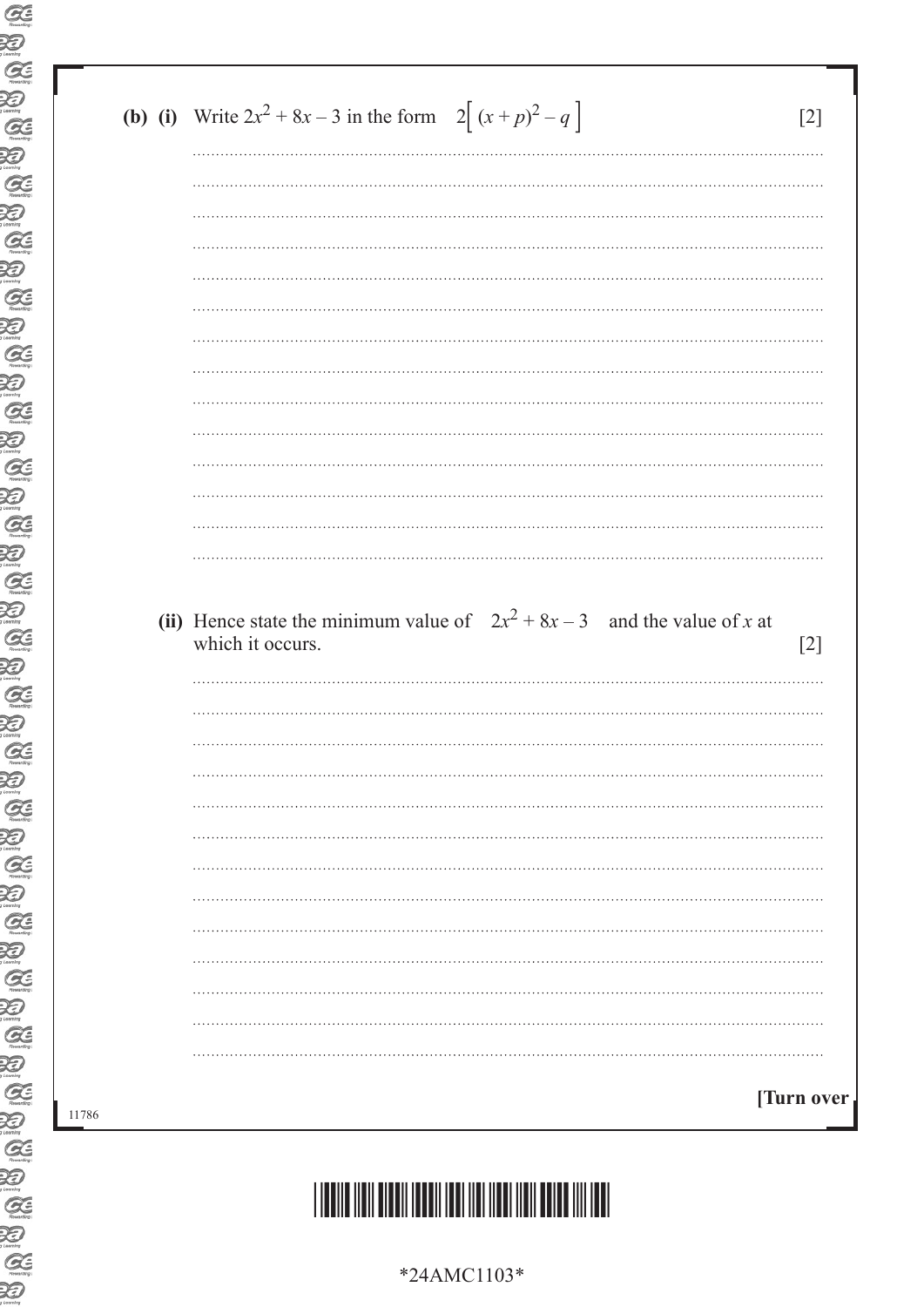$\sum_{\mu}$  $Q$  $\mathcal{Z}$  $\alpha$ 汩  $\alpha$ 汩  $\alpha$ 泡  $Q$ 泡  $\alpha$ 泡  $\alpha$  $\sum_{n \in \mathbb{N}}$  $Q$ 汩  $Q$ 泪  $\alpha$ 泡  $\mathcal{Q}$  $\mathcal{Z}$  $\alpha$  $\sum_{\text{learning}}$  $\alpha$  $\sum_{\text{learning}}$  $\alpha$ E  $\sum_{i \text{learning}}$  $\mathcal{Q}$ 泪  $\alpha$ 泡  $\alpha$ U Q U Q N E<br>B  $\alpha$ 

**2 Fig.** 1 below shows a sketch of the graph of the function  $y = f(x)$ .



Point A has coordinates (1, 4). Each sketch below shows a single transformation of the function  $y = f(x)$ .

For each sketch, use function notation to describe the transformation shown.



### \*24AMC1104\*

\*24AMC1104\*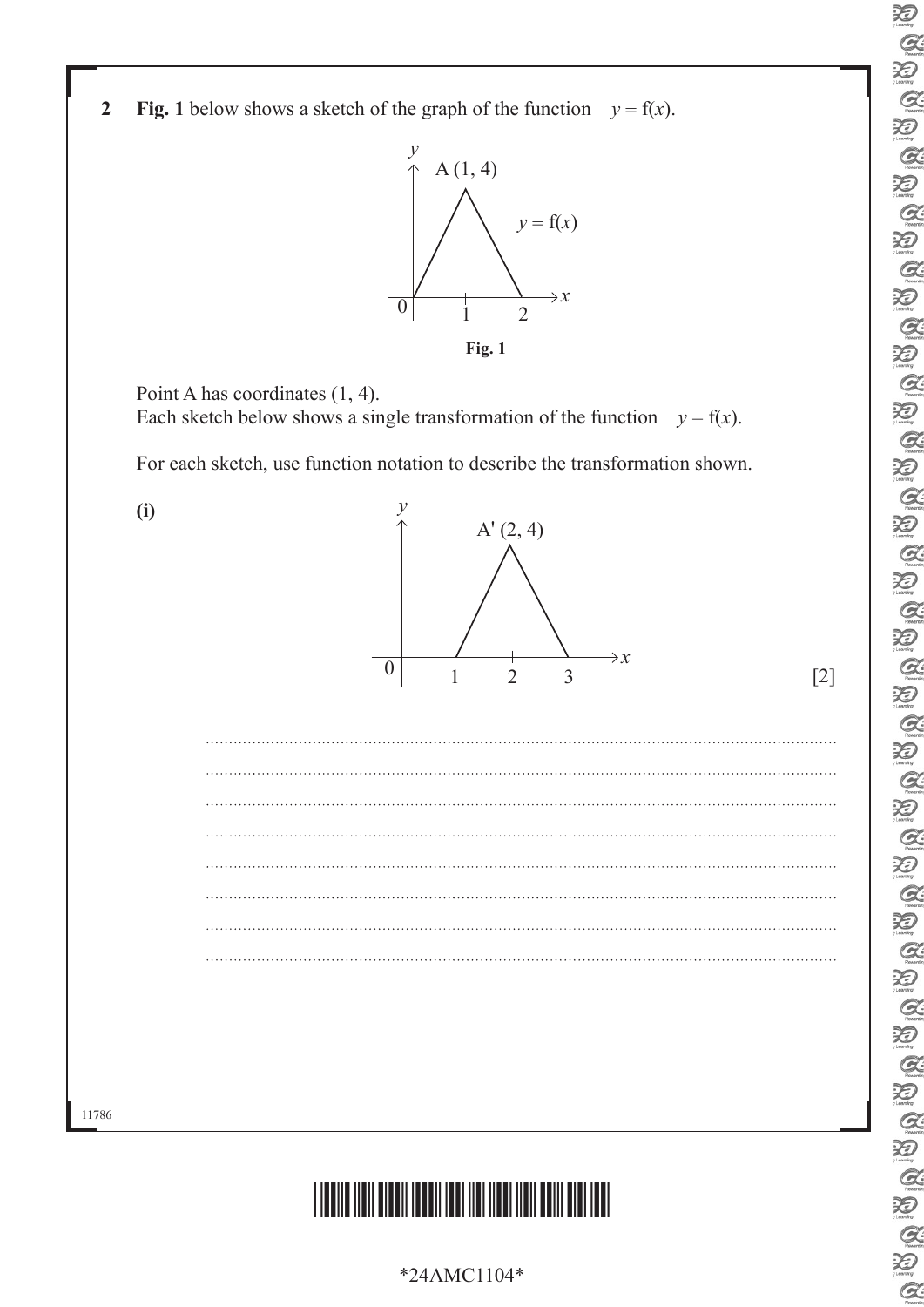

### \*24AMC1105\*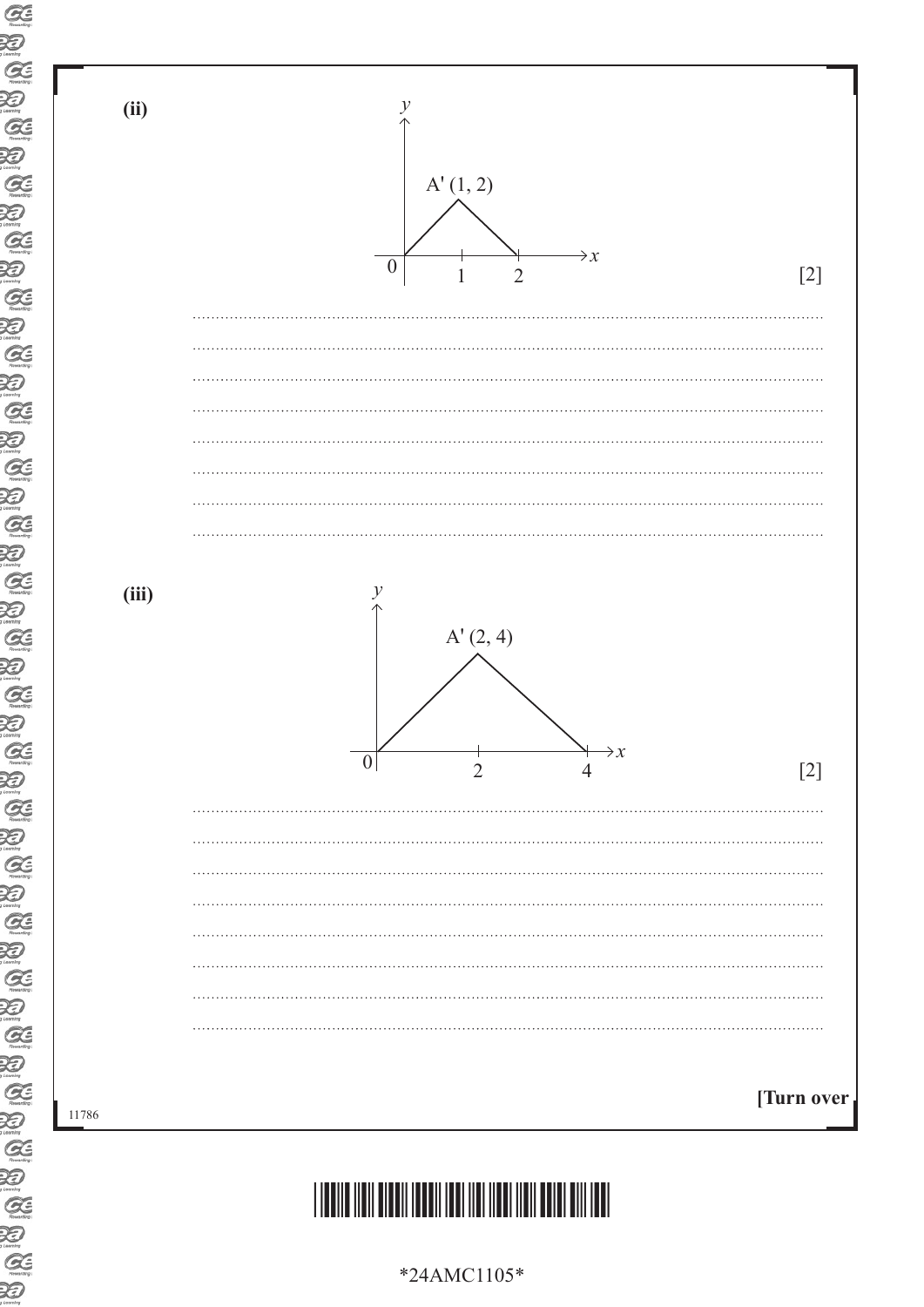| $\mathbf{3}$ | (a) Simplify as far as possible                                    |     |
|--------------|--------------------------------------------------------------------|-----|
|              | $\left[\frac{1}{x-3} - \frac{2}{x}\right] \div \frac{x-6}{4(x-3)}$ | [5] |
|              |                                                                    |     |
|              |                                                                    |     |
|              |                                                                    |     |
|              |                                                                    |     |
|              |                                                                    |     |
|              |                                                                    |     |
|              |                                                                    |     |
|              |                                                                    |     |
|              |                                                                    |     |
|              |                                                                    |     |
|              |                                                                    |     |
|              |                                                                    |     |
|              |                                                                    |     |
|              |                                                                    |     |
|              |                                                                    |     |
|              |                                                                    |     |
|              |                                                                    |     |
|              |                                                                    |     |
|              |                                                                    |     |
|              |                                                                    |     |
|              |                                                                    |     |
| 11786        |                                                                    |     |

 $\sum_{\text{Z}}$  $\alpha$  $\sum_{\text{learning}}$  $\alpha$  $\sum_{i \text{learning}}$  $Q$ 

E

 $\sum_{n=1}^{\infty}$ 

**ABB** 

20<br>Q

E

**E B B B** 

E

20

E Q B I

 $\alpha$ 

 $\overline{\mathcal{D}}$ 

 $\sum_{n=1}^\infty$  $\alpha$ 迴

E<br>E

**BABA** 

E<br>E

 $\frac{1}{2}$ 

 $Q$ 



\*24AMC1106\*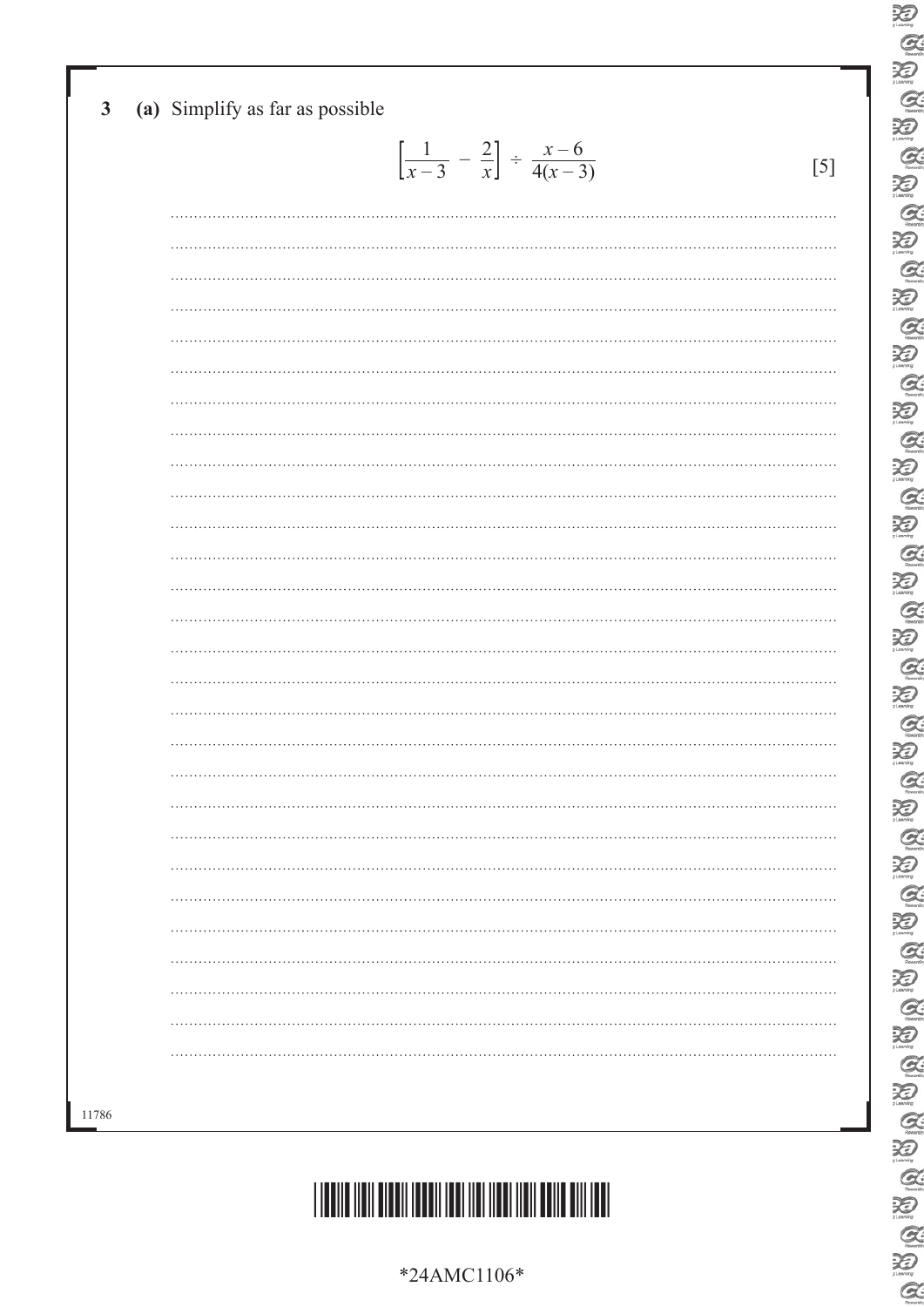#### **(b)** Solve

| [5] | $36 \times 6^x = \left(\frac{1}{6}\right)^{x-3}$ |  |
|-----|--------------------------------------------------|--|
|     |                                                  |  |
|     |                                                  |  |
| .   |                                                  |  |
|     |                                                  |  |
|     |                                                  |  |
|     |                                                  |  |
|     |                                                  |  |
|     |                                                  |  |
|     |                                                  |  |
|     |                                                  |  |
|     |                                                  |  |
|     |                                                  |  |
|     |                                                  |  |
|     |                                                  |  |
|     |                                                  |  |
|     |                                                  |  |
|     |                                                  |  |
|     |                                                  |  |
|     |                                                  |  |
|     |                                                  |  |
|     |                                                  |  |
|     |                                                  |  |
|     |                                                  |  |
|     |                                                  |  |
|     |                                                  |  |
|     |                                                  |  |
|     |                                                  |  |
|     |                                                  |  |



\*24AMC1107\*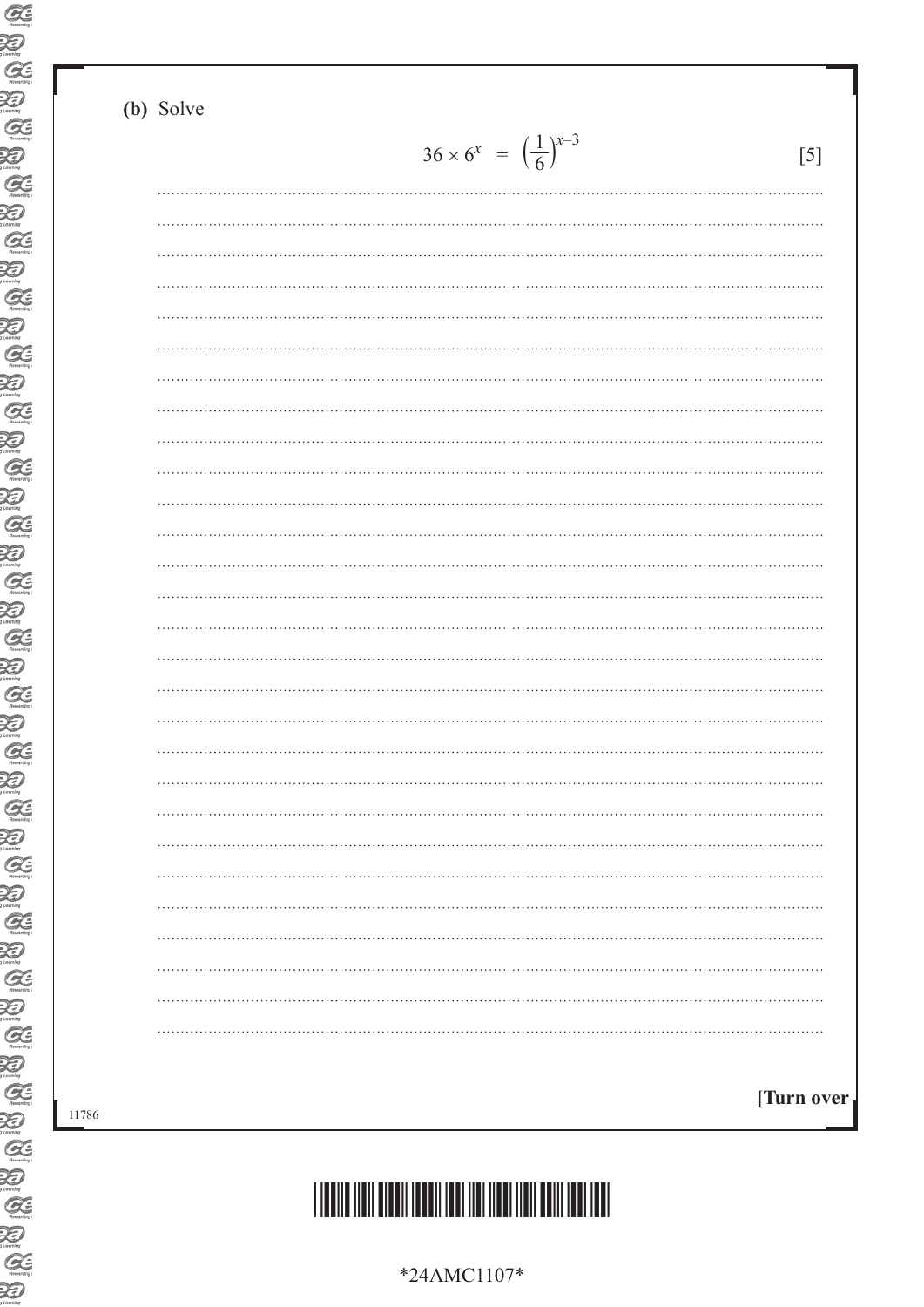| Ð                                |
|----------------------------------|
|                                  |
|                                  |
| Đ                                |
| Q                                |
|                                  |
| Ð                                |
|                                  |
| $\alpha$                         |
| X<br>V                           |
|                                  |
| $\alpha$                         |
| Q                                |
|                                  |
| $\alpha$                         |
| X)                               |
|                                  |
| Q                                |
|                                  |
| Q                                |
| $\alpha$                         |
|                                  |
| X                                |
|                                  |
| Q.                               |
| Ð                                |
|                                  |
| $\alpha$                         |
|                                  |
| Ð                                |
| <b>A</b>                         |
|                                  |
| Q                                |
|                                  |
| Q                                |
| Ð                                |
|                                  |
|                                  |
|                                  |
| $\mathcal{Q}$                    |
| Ð                                |
|                                  |
| G                                |
| ↗                                |
| X                                |
| Q.                               |
|                                  |
| X                                |
| Ç                                |
|                                  |
| Ð                                |
|                                  |
| $\mathcal{C}_{\mathcal{C}}$<br>Z |
|                                  |
| Ð                                |
| $\mathcal{C}$                    |
|                                  |
| R)                               |
| $\mathcal{Q}$                    |
|                                  |
| ≵<br>D                           |
|                                  |
| $\alpha$                         |
| X<br>D                           |
|                                  |
| <b>A</b>                         |
| Ð                                |
| X                                |
| Q                                |
|                                  |
| Ŗ<br>Ð                           |
|                                  |
|                                  |
| Ð                                |
| G<br>Z                           |

| 4 |  |  |  |  | (a) A curve has the equation |  |
|---|--|--|--|--|------------------------------|--|
|---|--|--|--|--|------------------------------|--|

 $y = ax^2 + bx + c$ 

where *a*, *b* and *c* are integers. The curve passes through the points  $(1, 6)$ ,  $(-2, 15)$  and  $(3, 20)$ .

| By forming and solving three simultaneous equations, find the values of |  |
|-------------------------------------------------------------------------|--|
| $a, b$ and $c$ .                                                        |  |

\*24AMC1108\*

\*24AMC1108\*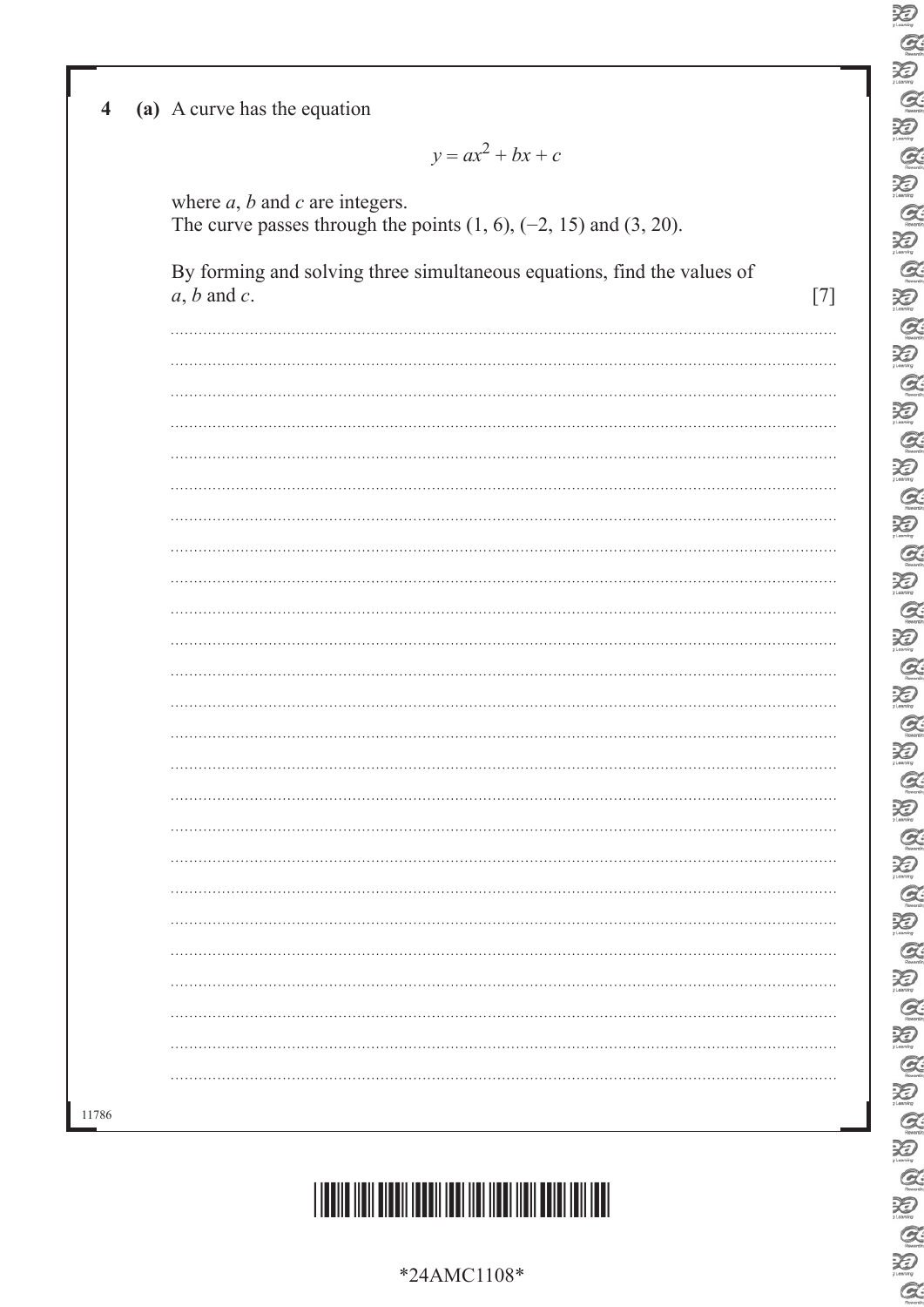| $\cdots$<br>.   |
|-----------------|
|                 |
|                 |
| $\cdots$        |
|                 |
|                 |
|                 |
|                 |
|                 |
| .               |
|                 |
|                 |
| .               |
|                 |
|                 |
| .               |
|                 |
|                 |
|                 |
|                 |
|                 |
|                 |
|                 |
|                 |
|                 |
|                 |
|                 |
|                 |
|                 |
| . <b>.</b>      |
| .<br>[Turn over |
|                 |
|                 |

\*24AMC1109\*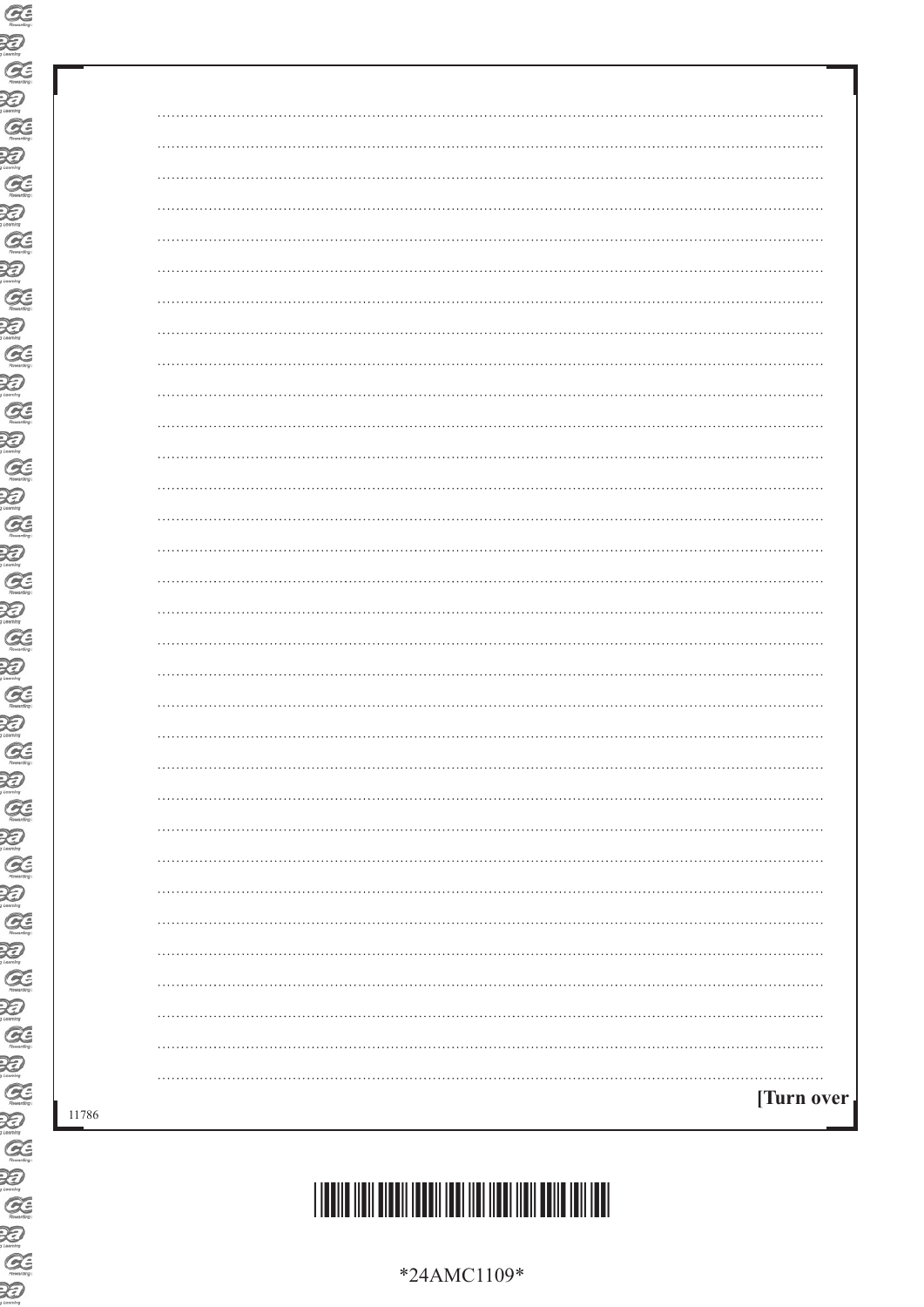|     |                                          | (b) Fig. 2 below shows a sketch of a curve and a straight line.<br>ν<br>$\mathbf B$<br>A | $\rightarrow x$ |
|-----|------------------------------------------|------------------------------------------------------------------------------------------|-----------------|
|     |                                          | Fig. 2<br>The straight line has equation $y = x - 2$                                     |                 |
|     |                                          |                                                                                          |                 |
|     | The curve has equation $y = \frac{3}{x}$ |                                                                                          |                 |
|     |                                          | They intersect at the points A and B.                                                    |                 |
|     |                                          |                                                                                          |                 |
| (i) |                                          | Find the coordinates of A and B.                                                         | [5]             |
|     |                                          |                                                                                          |                 |
|     |                                          |                                                                                          |                 |
|     |                                          |                                                                                          |                 |
|     |                                          |                                                                                          |                 |
|     |                                          |                                                                                          |                 |
|     |                                          |                                                                                          |                 |
|     |                                          |                                                                                          |                 |
|     |                                          |                                                                                          |                 |
|     |                                          |                                                                                          |                 |
|     |                                          |                                                                                          |                 |
|     |                                          |                                                                                          |                 |
|     |                                          |                                                                                          |                 |
|     |                                          |                                                                                          |                 |

 $\overline{\mathcal{Z}}$  $\alpha$  $\sum_{\text{learning}}$  $\alpha$  $\sum_{i \text{learning}}$  $Q$ 

E

泡  $\alpha$  $\sum_{\text{learning}}$  $\alpha$ 

E<br>Q

E

20

泡  $\alpha$ 

E<br>Q

E

酒  $\alpha$ 

E

 $\overline{\mathcal{D}}$ 

 $\sum_{\text{learning}}$  $\alpha$ 迴

E<br>E

 $Q$ 酒

E<br>E

E<br>E

E<br>E

 $Q$ 



\*24AMC1110\*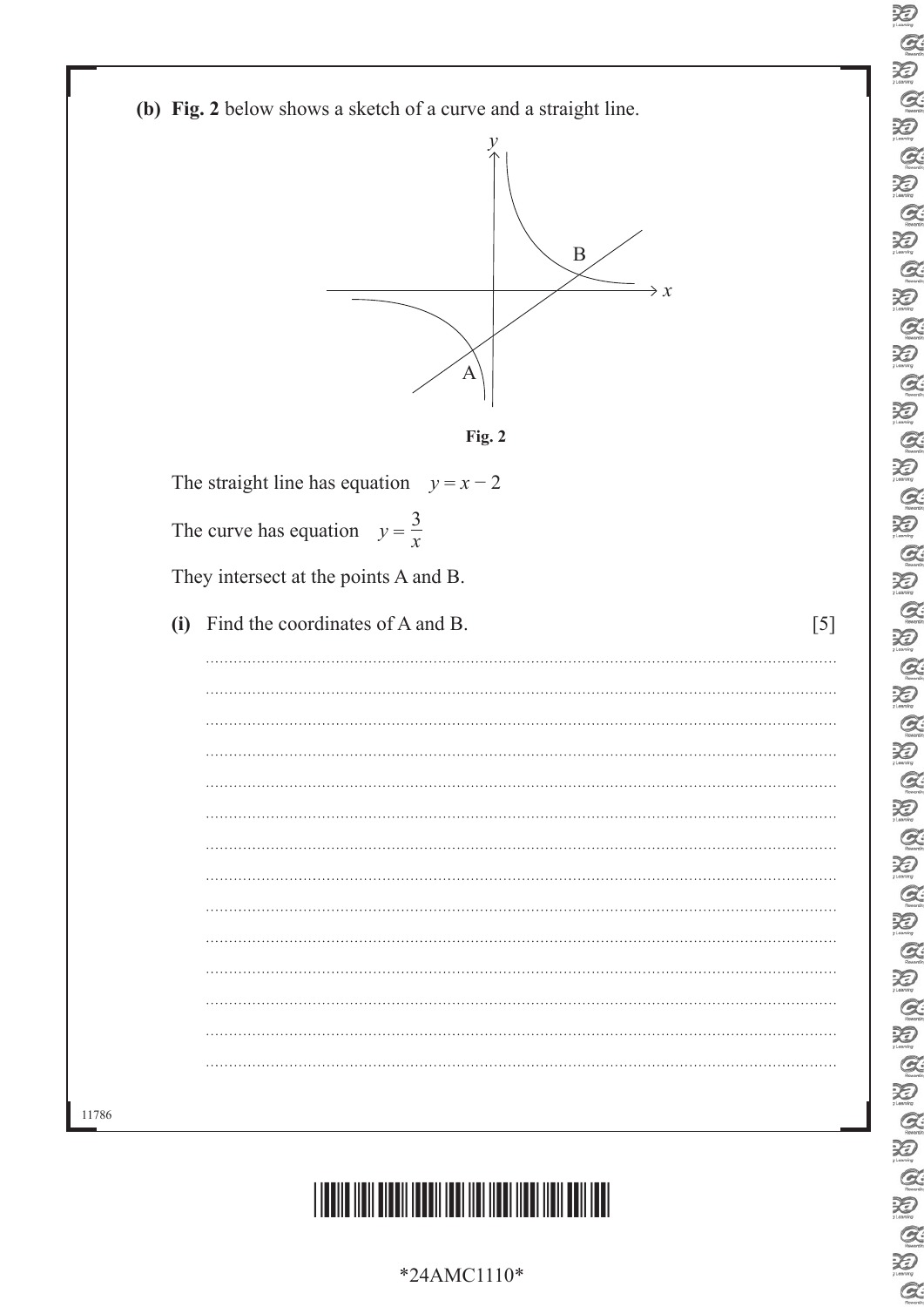| (ii) Hence find the mid-point of the line AB.<br>$[2]$ |
|--------------------------------------------------------|
|                                                        |
|                                                        |
|                                                        |
|                                                        |
|                                                        |
|                                                        |
|                                                        |
| .                                                      |
|                                                        |
|                                                        |
| .                                                      |
|                                                        |
|                                                        |
|                                                        |
| .                                                      |
| [Turn over                                             |

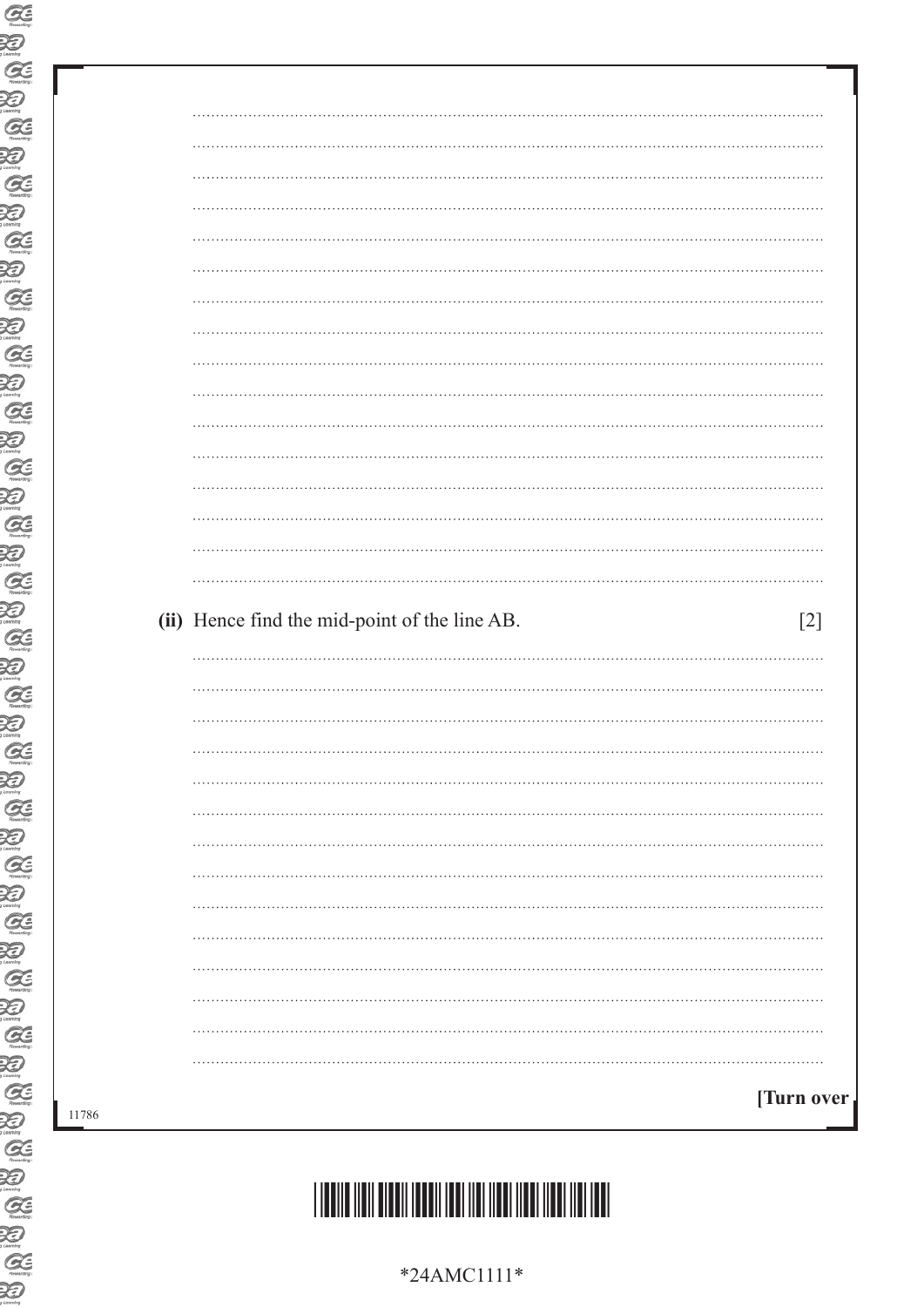| $f(x) = x^3 + (p - 1)x^2 - p^3$                                                              |     |
|----------------------------------------------------------------------------------------------|-----|
| where $p$ is a positive constant.<br>When $f(x)$ is divided by $(x - 3)$ the remainder is 18 |     |
| (i) Find the value of $p$ .                                                                  | [5] |
|                                                                                              |     |
|                                                                                              |     |
|                                                                                              |     |
|                                                                                              |     |
|                                                                                              |     |
|                                                                                              |     |
|                                                                                              |     |
|                                                                                              |     |
|                                                                                              |     |
|                                                                                              |     |
|                                                                                              |     |
|                                                                                              |     |
|                                                                                              |     |
|                                                                                              | .   |
|                                                                                              |     |
|                                                                                              |     |
|                                                                                              |     |
|                                                                                              |     |
|                                                                                              |     |
|                                                                                              |     |
|                                                                                              |     |
|                                                                                              |     |

**AU AU AU** 

20

**E A B A** 

**AUGAU** 

**AUGAUGAU** 

UG O UG O UG O UG O UG O UG

B A B A B A

E<br>E

 $Q$ 



\*24AMC1112\*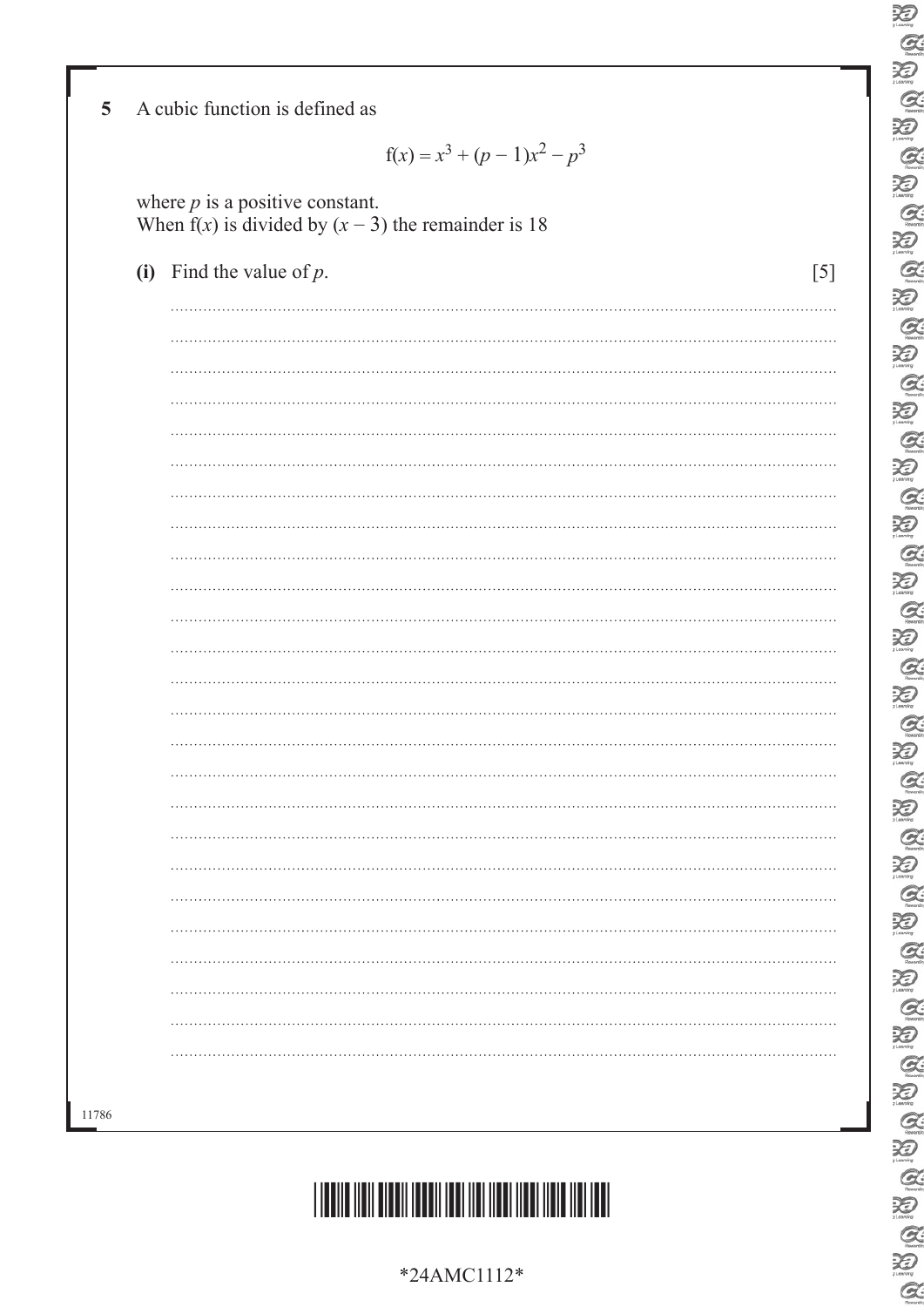| (ii) Hence find the remainder when $f(x)$ is divided by $(2x + 1)$ . | $[2]$ |
|----------------------------------------------------------------------|-------|
|                                                                      |       |
|                                                                      |       |
|                                                                      |       |
|                                                                      |       |
|                                                                      |       |
|                                                                      |       |
|                                                                      |       |
|                                                                      |       |
|                                                                      |       |
|                                                                      |       |
|                                                                      |       |
|                                                                      |       |
|                                                                      |       |
|                                                                      |       |
|                                                                      |       |
|                                                                      |       |
|                                                                      |       |
|                                                                      |       |
|                                                                      |       |



\*24AMC1113\*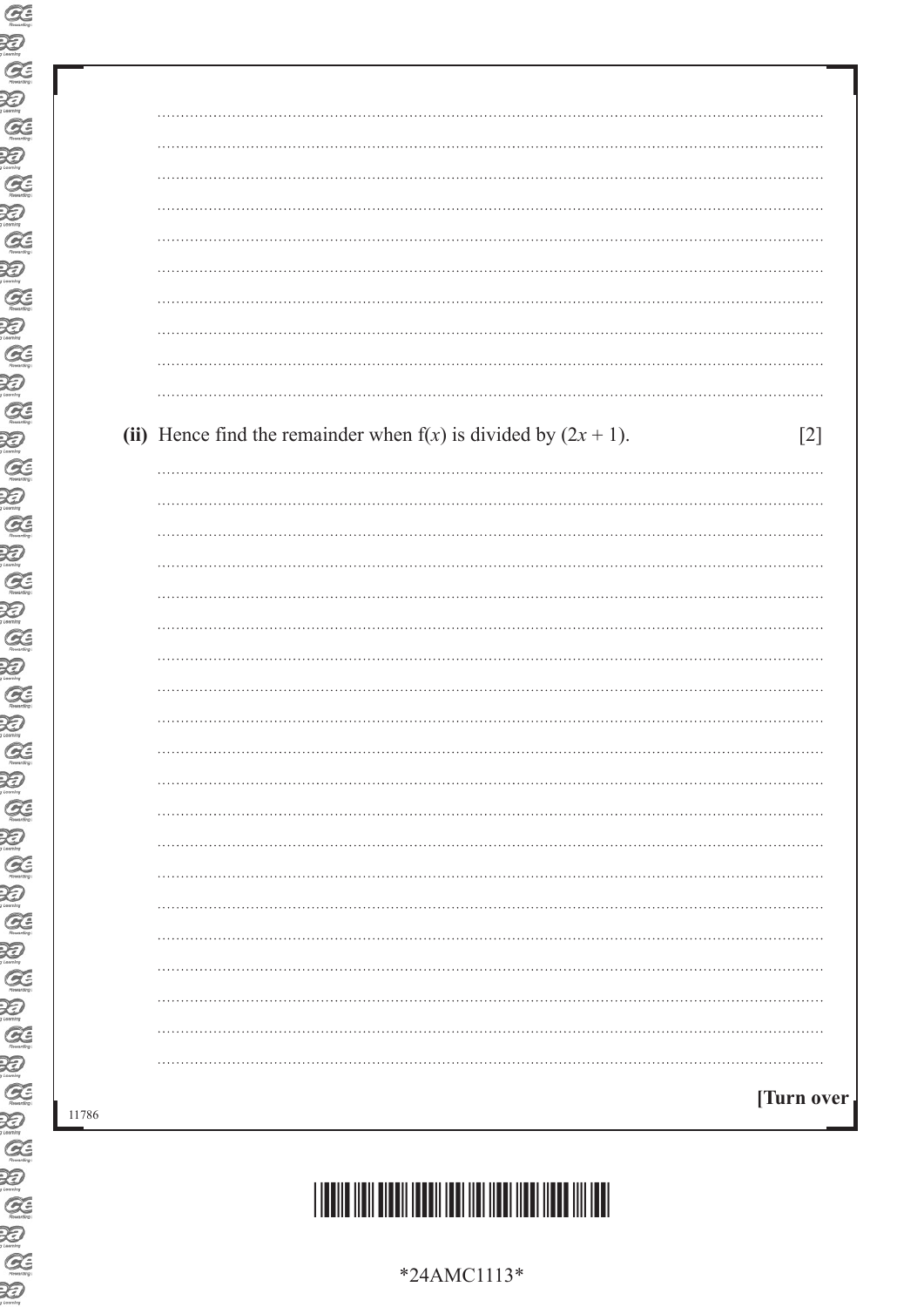



**Fig. 3**

The doorstop is a right-angled triangular prism with base length 12*x* cm, perpendicular height 5*x* cm and depth *y* cm.

The volume of the doorstop is  $480 \text{ cm}^3$ 

| (i) Find an expression for $y$ in terms of $x$ . | [2] |
|--------------------------------------------------|-----|
|                                                  |     |
|                                                  |     |
|                                                  |     |
|                                                  |     |
|                                                  |     |
|                                                  |     |
|                                                  |     |
|                                                  |     |
|                                                  |     |
|                                                  |     |
|                                                  |     |
|                                                  |     |
|                                                  |     |
|                                                  |     |
|                                                  |     |
|                                                  |     |
|                                                  |     |
|                                                  |     |
|                                                  |     |

11786



\*24AMC1114\*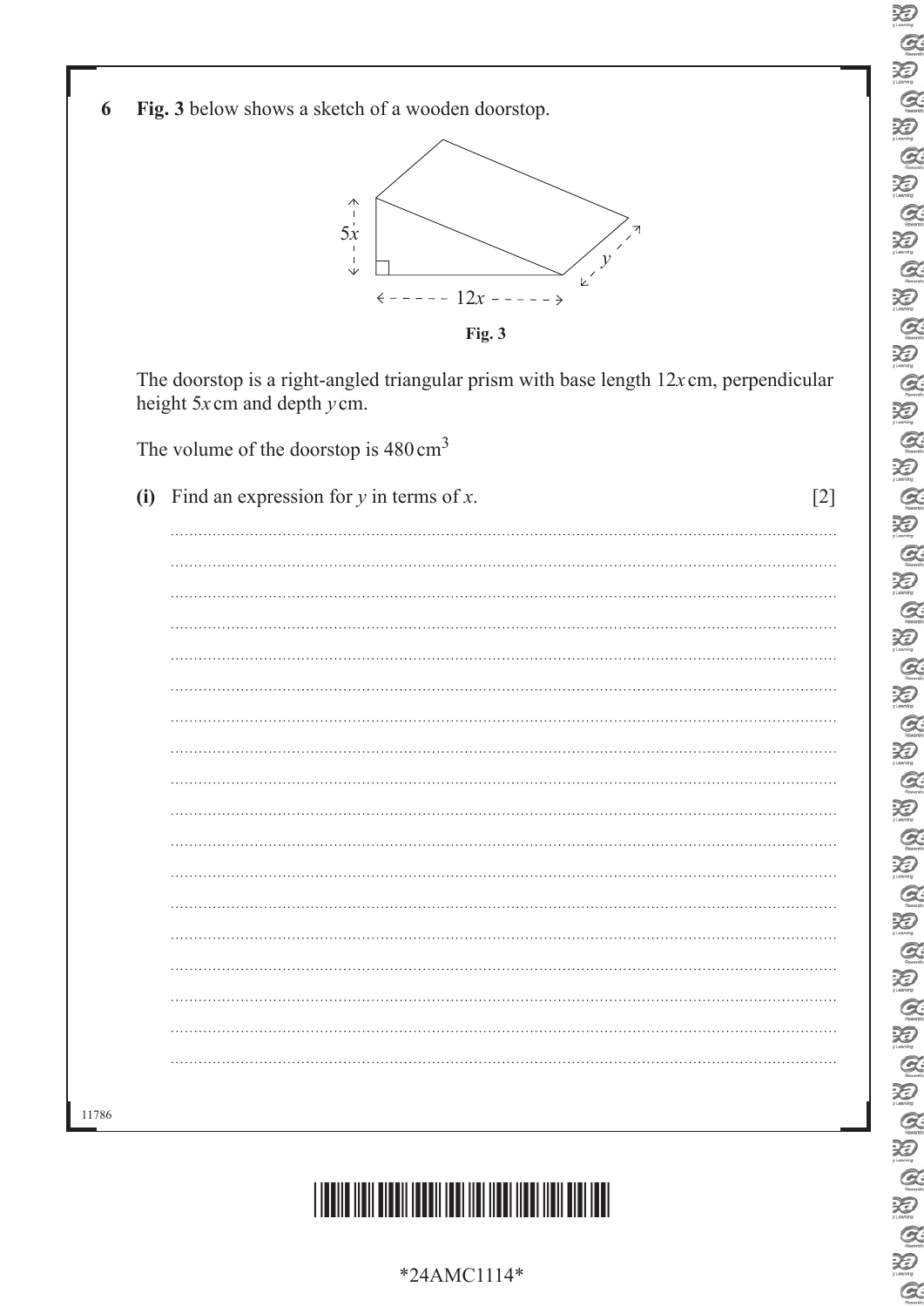|  |  |  |  |  | (ii) Hence show that $A$ , the total surface area, can be expressed as |
|--|--|--|--|--|------------------------------------------------------------------------|
|--|--|--|--|--|------------------------------------------------------------------------|

$$
A = 60x^2 + \frac{480}{x}
$$
 [5]

| $\ddots$   |
|------------|
|            |
|            |
| $\cdots$   |
|            |
|            |
| $\cdots$   |
|            |
|            |
| $\cdots$   |
|            |
| $\cdots$   |
|            |
|            |
| $\cdots$   |
|            |
|            |
|            |
|            |
|            |
|            |
|            |
|            |
|            |
| [Turn over |



\*24AMC1115\*

| ۰.<br>×<br>۰.<br>× |  |
|--------------------|--|
|--------------------|--|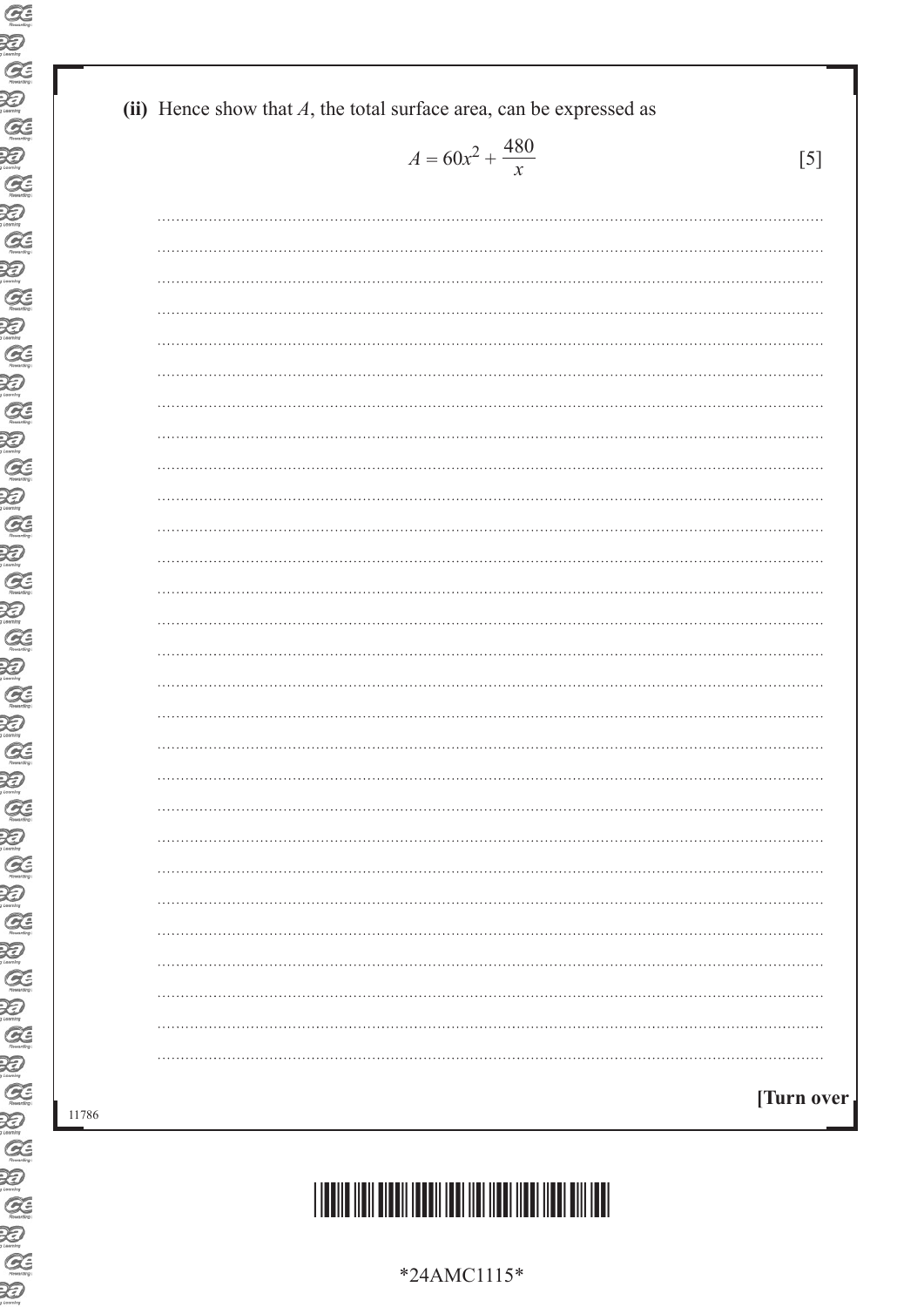**(iii)** Given that

 $A = 60x^2 + \frac{480}{x}$ *x*

| $\cdots$ |  |
|----------|--|
|          |  |
|          |  |
|          |  |
| $\cdots$ |  |
|          |  |
|          |  |
| $\cdots$ |  |
|          |  |
|          |  |
|          |  |
|          |  |
|          |  |
| $\cdots$ |  |
|          |  |
|          |  |
|          |  |
|          |  |
|          |  |
|          |  |
| $\cdots$ |  |
|          |  |
|          |  |
|          |  |
|          |  |
|          |  |
|          |  |
|          |  |
|          |  |

11786



E<br>C  $\sum_{\text{Z}}$  $\alpha$  $\sum_{\text{learning}}$  $\alpha$  $\sum_{i \text{ family}}$  $\mathcal{Q}$ E  $\sum_{\text{learning}}$ E E  $\mathcal{Q}$ 20<br>Q  $\sum_{n=1}^{\infty}$  $\alpha$ E  $\overline{\mathcal{X}}$  $\alpha$  $\sum_{\text{mean}}$  $\alpha$  $\sum_{\text{mean}}$  $\alpha$  $\sum_{n \text{ terms}}$  $\alpha$  $\overline{\mathbf{X}}$  $\alpha$  $\begin{picture}(20,20) \put(0,0){\line(1,0){155}} \put(15,0){\line(1,0){155}} \put(15,0){\line(1,0){155}} \put(15,0){\line(1,0){155}} \put(15,0){\line(1,0){155}} \put(15,0){\line(1,0){155}} \put(15,0){\line(1,0){155}} \put(15,0){\line(1,0){155}} \put(15,0){\line(1,0){155}} \put(15,0){\line(1,0){155}} \put(15,0){\line(1,0){155}} \$  $\overline{\mathcal{Z}}$  $\mathcal{Q}$ 迴 E<br>E B A B A B A  $Q$ 

\*24AMC1116\*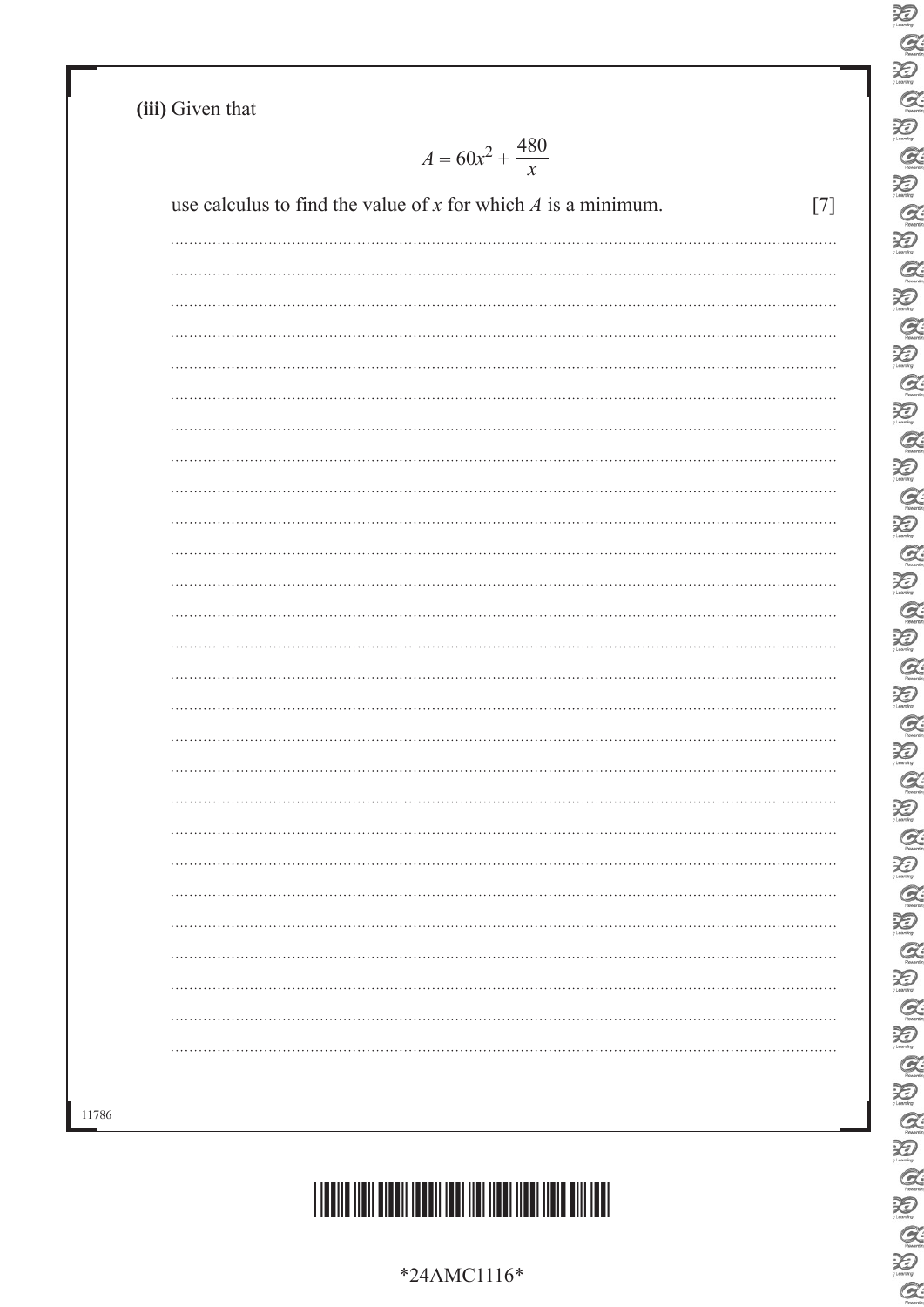| $\cdots$                  |
|---------------------------|
|                           |
|                           |
| . <b>.</b> .<br>$\ddotsc$ |
|                           |
|                           |
|                           |
|                           |
|                           |
|                           |
|                           |
|                           |
|                           |
|                           |
|                           |
|                           |
|                           |
|                           |
|                           |
|                           |
|                           |
|                           |
|                           |
|                           |
|                           |
|                           |
|                           |
|                           |
|                           |
|                           |
|                           |
| [Turn over <sub>1</sub>   |
|                           |

\*24AMC1117\*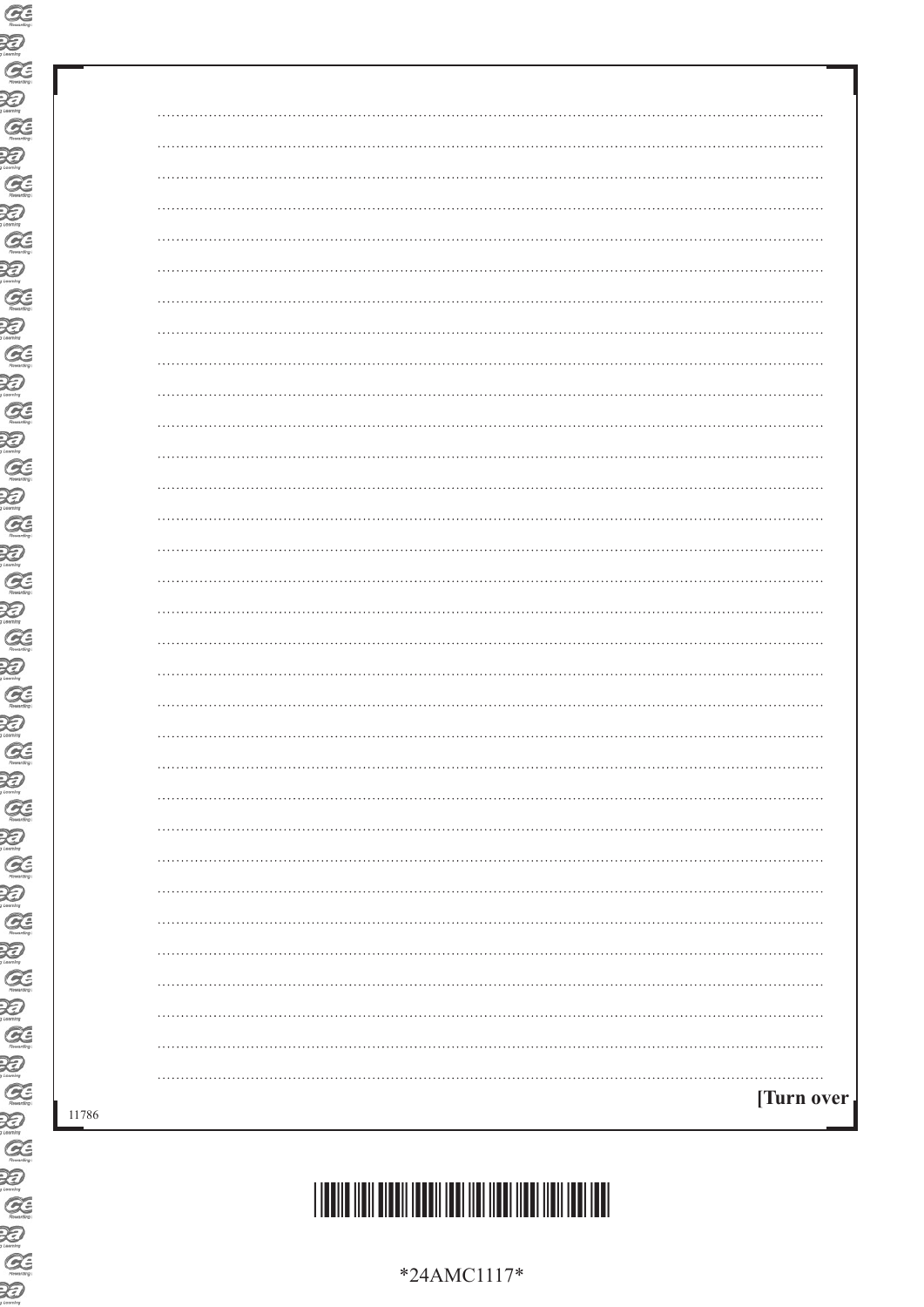| $y = 2\sqrt{x} + \frac{1}{ax} + a$          |       |
|---------------------------------------------|-------|
| where <i>a</i> is a constant ( $a \ne 0$ ). |       |
| (i) Find $\frac{dy}{dx}$ .                  | $[3]$ |
|                                             |       |
|                                             |       |
|                                             |       |
|                                             |       |
|                                             |       |
|                                             |       |
|                                             |       |
|                                             |       |
|                                             |       |
|                                             |       |
|                                             |       |
|                                             |       |
|                                             |       |
|                                             |       |
|                                             |       |
|                                             |       |
|                                             |       |
|                                             |       |
|                                             |       |
|                                             |       |
|                                             |       |

 $\sum_{\text{Z}}$  $\alpha$  $\sum_{\text{learning}}$  $\alpha$  $\sum_{i \text{learning}}$  $\alpha$ 

E

 $\sum_{n=1}^{\infty}$ 

**ABB** 

20<br>Q

E

**AUGAUGAU** 

20

 $\sum_{n=1}^\infty$  $\alpha$  $\sum_{\text{learning}}$  $\alpha$ 

 $\overline{\mathcal{D}}$ 

 $\sum_{n=1}^\infty$  $\mathcal{Q}$ 迴

E<br>E

**AB** 

 $\sum_{n=1}^\infty$ 

E<br>E

 $\frac{1}{2}$ 

 $Q$ 



\*24AMC1118\*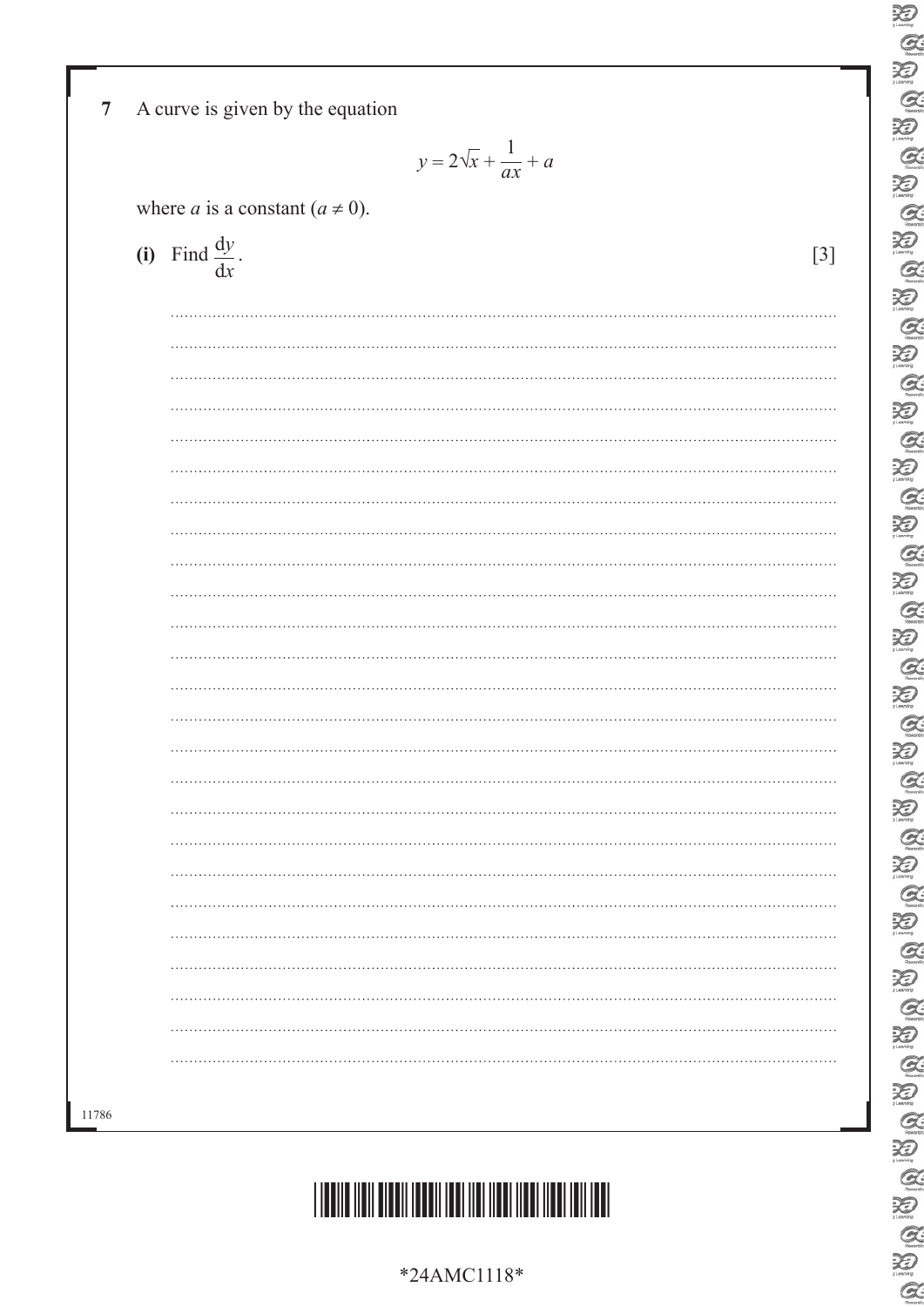| Find the coordinates of this stationary point.<br>[5] |
|-------------------------------------------------------|
|                                                       |
|                                                       |
|                                                       |
|                                                       |
|                                                       |
|                                                       |
|                                                       |
|                                                       |
|                                                       |
|                                                       |
|                                                       |
|                                                       |
|                                                       |
|                                                       |
|                                                       |
|                                                       |
|                                                       |
|                                                       |
|                                                       |
|                                                       |
|                                                       |
|                                                       |
|                                                       |
|                                                       |
|                                                       |
|                                                       |
|                                                       |
|                                                       |
|                                                       |
| [Turn over <sub>]</sub>                               |

# \*24AMC1119\*

\*24AMC1119\*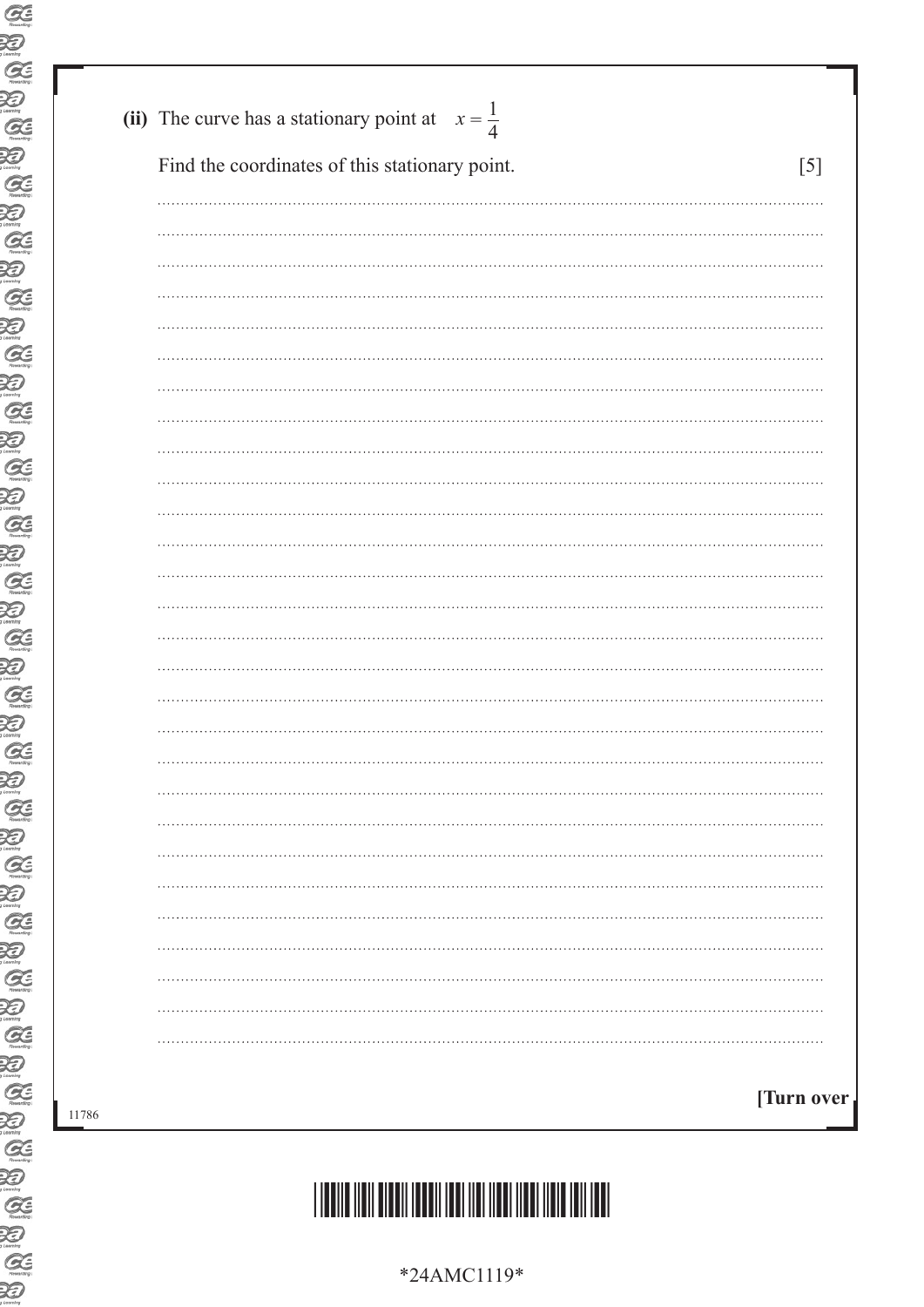| *24AMC1120* |
|-------------|
|             |

## \*24AMC1120\*

| $(k+1) x2 - kx + (k-2) = 0$ |     |  |  |  |
|-----------------------------|-----|--|--|--|
| has no real roots.          | [7] |  |  |  |
| $\ddotsc$                   |     |  |  |  |
|                             |     |  |  |  |
|                             |     |  |  |  |
| $\cdots$                    |     |  |  |  |
|                             |     |  |  |  |
|                             |     |  |  |  |
| $\cdots$                    |     |  |  |  |
|                             |     |  |  |  |
|                             |     |  |  |  |
| $\cdots$                    |     |  |  |  |
|                             |     |  |  |  |
| $\cdots$                    |     |  |  |  |
|                             |     |  |  |  |
|                             |     |  |  |  |
|                             |     |  |  |  |
|                             |     |  |  |  |
|                             |     |  |  |  |
|                             |     |  |  |  |
|                             |     |  |  |  |
|                             |     |  |  |  |
|                             |     |  |  |  |
| $\cdots$                    |     |  |  |  |
|                             |     |  |  |  |
|                             |     |  |  |  |
|                             |     |  |  |  |
|                             |     |  |  |  |
|                             |     |  |  |  |
|                             |     |  |  |  |

**8** Find the range of values of *k* for which the quadratic equation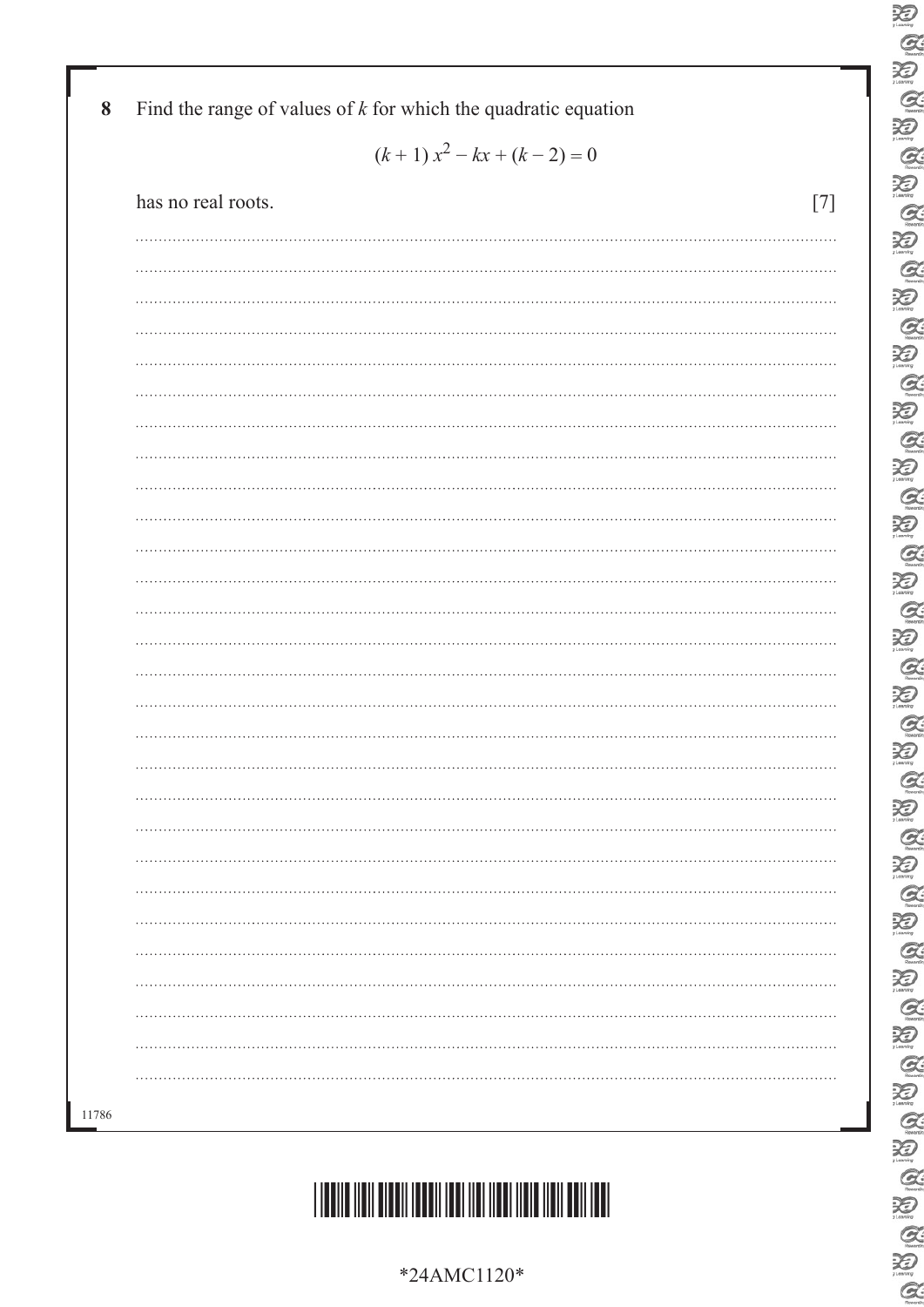| THIS IS THE END OF THE QUESTION PAPER |  |
|---------------------------------------|--|
|                                       |  |
|                                       |  |
|                                       |  |

# \*24AMC1121\*

\*24AMC1121\*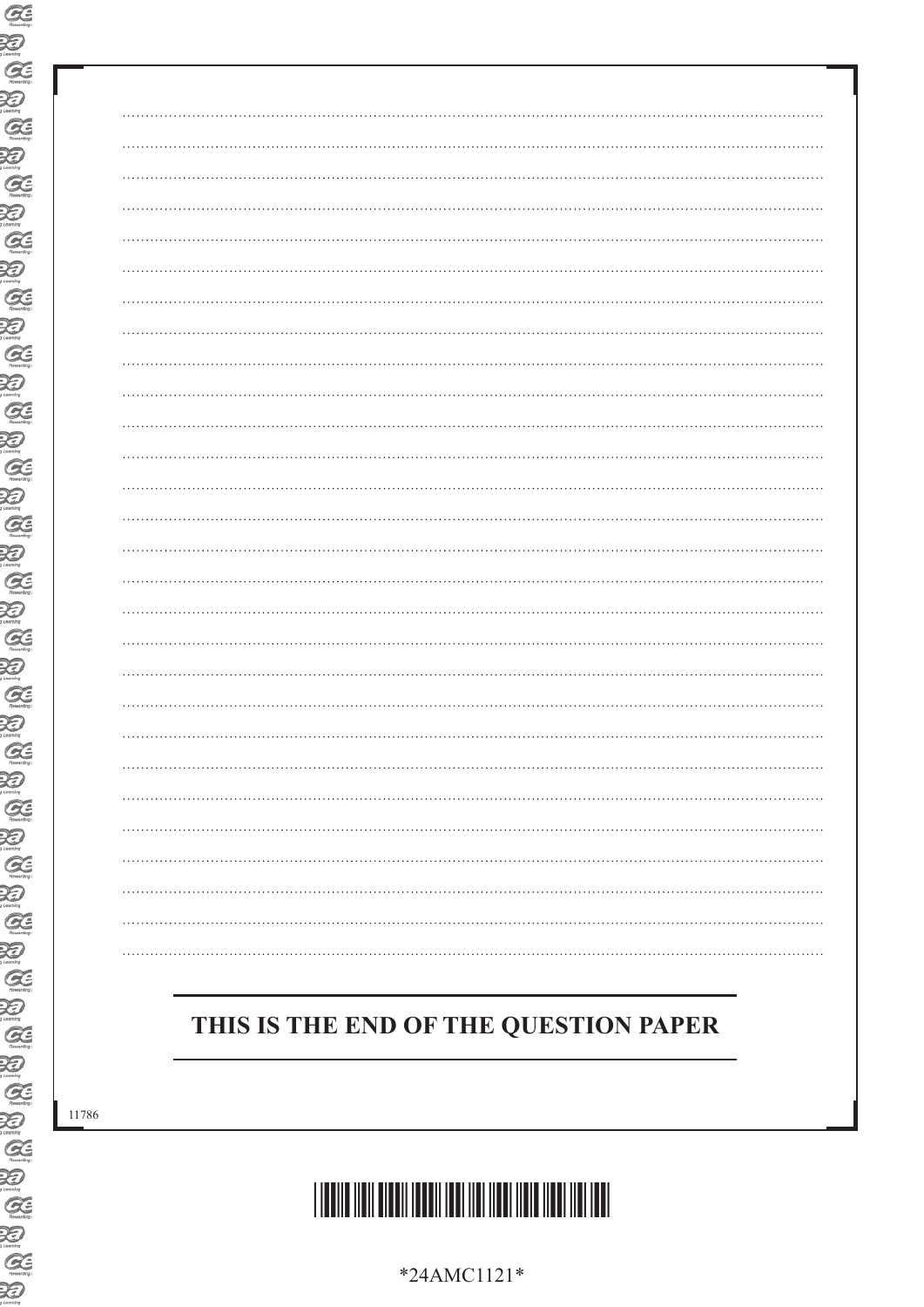### **BLANK PAGE**

### **DO NOT WRITE ON THIS PAGE**



\*24AMC1122\*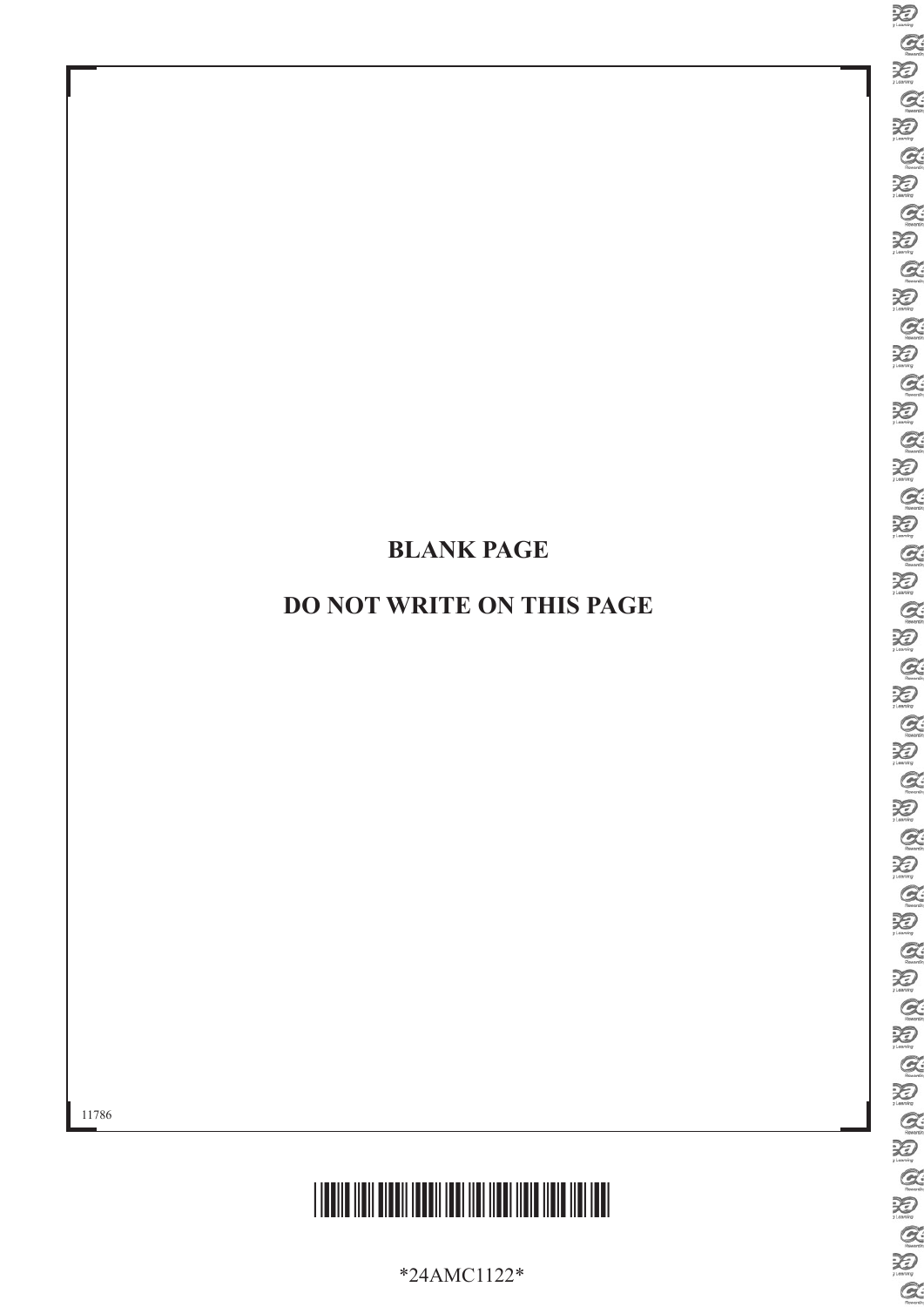### **BLANK PAGE**

### **DO NOT WRITE ON THIS PAGE**

11786



\*24AMC1123\*